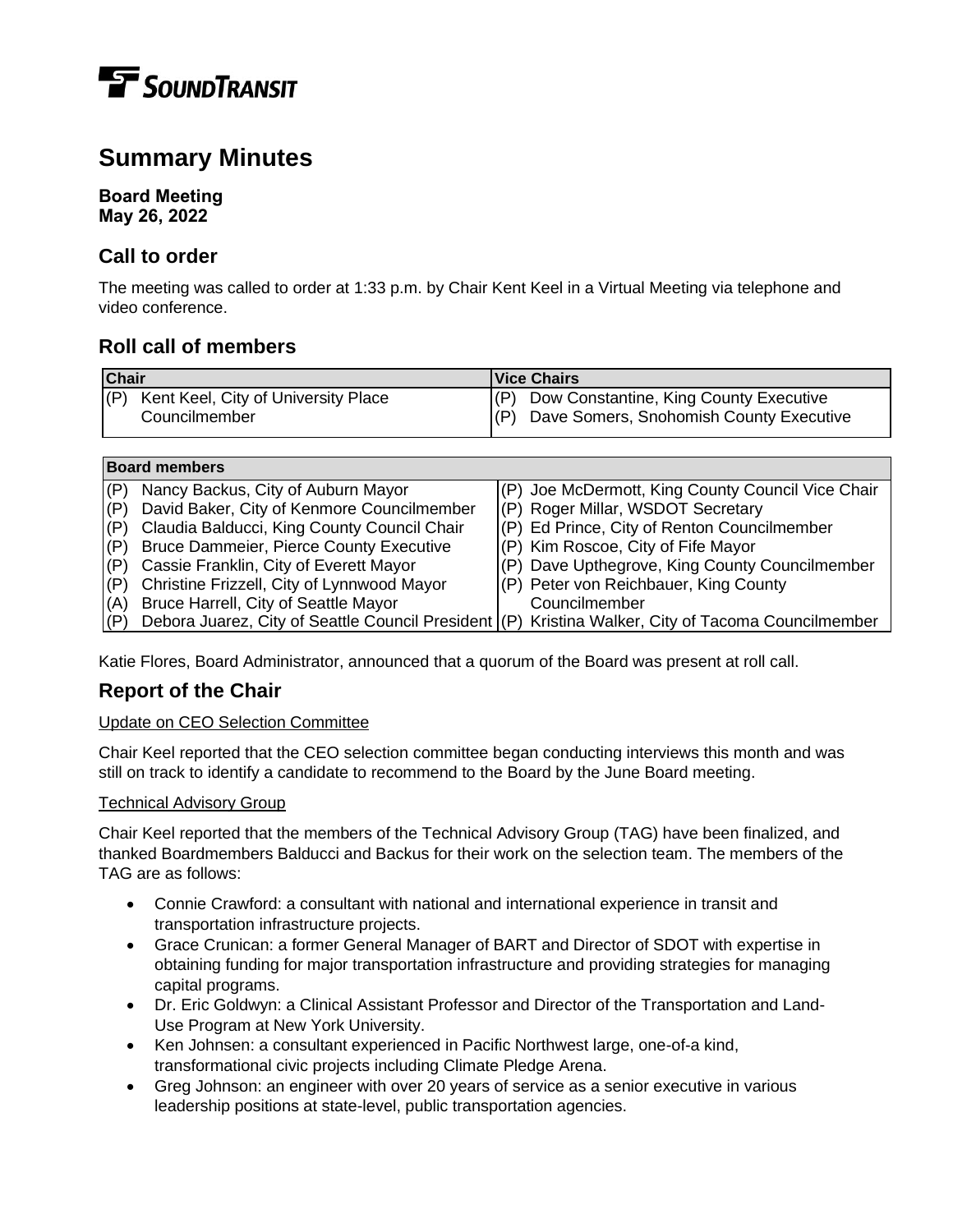- Jim Linthicum: a recently retired engineer from the San Diego Association of Governments where he was the Chief of Project Implementation and Regional Services.
- Roger Natsuhara: a retired Navy Captain who is currently serving as Chief Engineer and Development Officer for the Metropolitan Washington Airports Authority; and
- Dennis O'Neill: a Managing Principal and Principal Engineering Geologist of O'Neill Service Group specializing in managing and construction of large transportation and infrastructure projects.

A consultant has also been selected who will staff the TAG and who will report directly to the Board throughout their work. The TAG will begin their work in June and Chair Keel commented he would provide continued updates on their work to the Board.

#### Upcoming realignment implementation work and Independent Consultant Introduction

The independent consultant hired for the realignment Annual Program Review was in attendance to provide a presentation to the Board on the beginnings of the quarterly cost savings work plan and the cost drivers report. Dave Peters is the consultant who was selected for this work and to monitor the staff in providing all deliverables that were part of the realignment resolution last year.

## Recognition of Peter Rogoff

Chair Keel then announced that today was the final Board meeting for CEO Peter Rogoff. Mr. Keel commented that the commitment, work, and leadership of Peter Rogoff is directly responsible for Sound Transit's ability to proudly state that the agency is building the largest capital expansion in the nation.

CEO Rogoff oversaw the openings of ULink, Angle Lake, Northgate Link, and the Operations and Maintenance Facility East. He also oversaw seven major groundbreakings in his six years of leadership, East Link, Federal Way Link, Lynnwood Link, Downtown Redmond Link Extension, Hilltop Tacoma Link, and the Puyallup Station parking and access improvements project. Mr. Rogoff also revamped the agency's planning process to include stronger community engagement and sustainability efforts and went all in on the agency's now robust Transit Oriented Development Program. Sound Transit is now at the forefront of transit agency policy nationwide, while not losing focus on safety and state of good repair fundamentals that are so important.

Chair Keel stated that he has enjoyed working with Mr. Rogoff so greatly, and thanked him for his professionalism, perseverance, and incredible achievements.

Vice Chair Somers echoed Chair Keel's comments and noted that he and CEO Rogoff joined the agency at the same time. During that time the agency staff grew precipitously, and CEO Rogoff worked to break down internal agency silos which allowed the agency to operate more efficiently. He thanked CEO Rogoff for his transparency throughout his tenure.

Vice Chair Constantine recalled the environment in which the agency was searching for a CEO when CEO Rogoff was recruited. He asserted that the agency would likely not have been successful in the ST3 proposal had someone with CEO Rogoff's expertise not been hired. Another area that the agency would likely not have been as successful was the federal funding CEO Rogoff was able to secure in his tenure. Finally, CEO Rogoff was the main proponent of the state of good repair funding in ST3, which would save the taxpayers money in the future.

Boardmember Millar applauded CEO Rogoff for his focus on partnerships in the region, noting that it was rare across the country for a transit agency like Sound Transit to garner the good will of its local partner jurisdictions.

Boardmember Backus thanked CEO Rogoff for his patience as she learned more about the agency after she joined the Board. She asserted that he did great service for the entire region, even if people didn't use the Sound Transit System.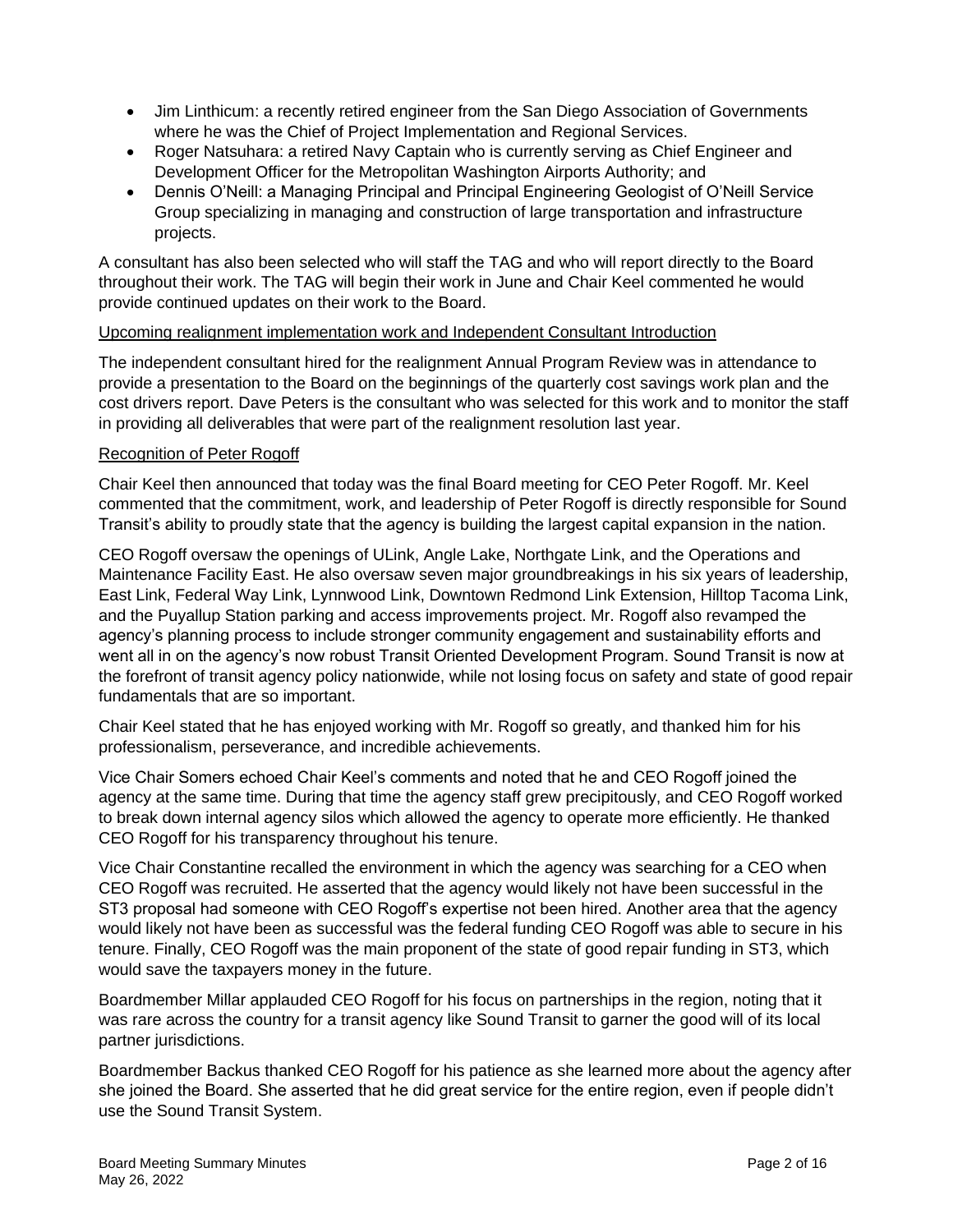Boardmember von Reichbauer echoed Boardmember Backus's comments. He sponsors a South King County meeting, and many of the elected officials from jurisdictions there thanked Peter for his efforts to listen to, work with, and develop relationships with them.

Labor Liaison Riker explained that CEO Rogoff was helpful in getting him oriented to his newly created position. When the pandemic hit, he was struck by the importance CEO Rogoff put on keeping the workers, from construction to operators, safe and healthy.

Boardmember Baker thanked CEO Rogoff for all his work and said he looked forward to following his career.

Boardmember McDermott thanked CEO Rogoff for his work in bringing transit to West Seattle and other Communities.

Boardmember Dammeier recognized that the Board was a difficult body to work for, representing a very diverse region. Through CEO Rogoff's tenure there were times when they disagreed on matters, but Boardmember Dammeier never questioned CEO Rogoff's professionalism and willingness to listen honestly. He thanked CEO Rogoff for his leadership and compassion through some of the difficult events like the Amtrak derailment or fatalities on Sound Transit worksites.

Boardmember Franklin thanked CEO Rogoff for his assistance in becoming familiar with the agency and its work in the short time they worked together.

Boardmember Balducci noted that the agency traveled a long distance since CEO Rogoff was hired. ST3 was an incredible achievement and she looked forward to what was next for both CEO Rogoff and the agency.

Chair Keel presented an award in recognition of CEO Rogoff's tenure at the agency.

# **CEO Report**

CEO Peter Rogoff provided the report.

He thanked the Boardmembers for their comments. He advised that he and the staff worked to tell the Board what was happening without any sugar coating. The agency owed much to the Board for charging them to achieve hard things and would continue to do so. He noted that despite challenges, the agency was continuing to deliver the system better than most, and that he was extremely grateful to the staff for their work which receives less accolades but is no less important.

#### Outreach / analysis on free youth fares

In order to be eligible for \$1.5 billion in state Transit Support Grants, transit agencies must adopt a zerofare policy that allows passengers 18 and younger to ride free of charge on all modes, by October 1st.

Unlike all the other transit agencies in the state, Sound Transit is not eligible for these state Transit Support Grants. However, the free fares for Youth program does not work well without Sound Transit's participation. In July, staff is planning to bring to the Board a recommendation to change Sound Transit's Fare Policy to provide zero-fare to riders 18 or younger.

Should the Board approve of this change, staff has a goal to implement the program by September first, before school starts. Staff are coordinating regionally with regional transit partners so there's a consistent approach. Providing free fares for Youth is estimated to reduce ST Fare Revenue by \$146 million through the life of the financial plan.

This loss of fare revenue is partially offset by the potential for state Regional Mobility grants (which are estimated to be about \$60 million). Again, ST isn't eligible for those state grants to fully mitigate the loss of fare revenue, but the agency's support is needed for the program to work regionally.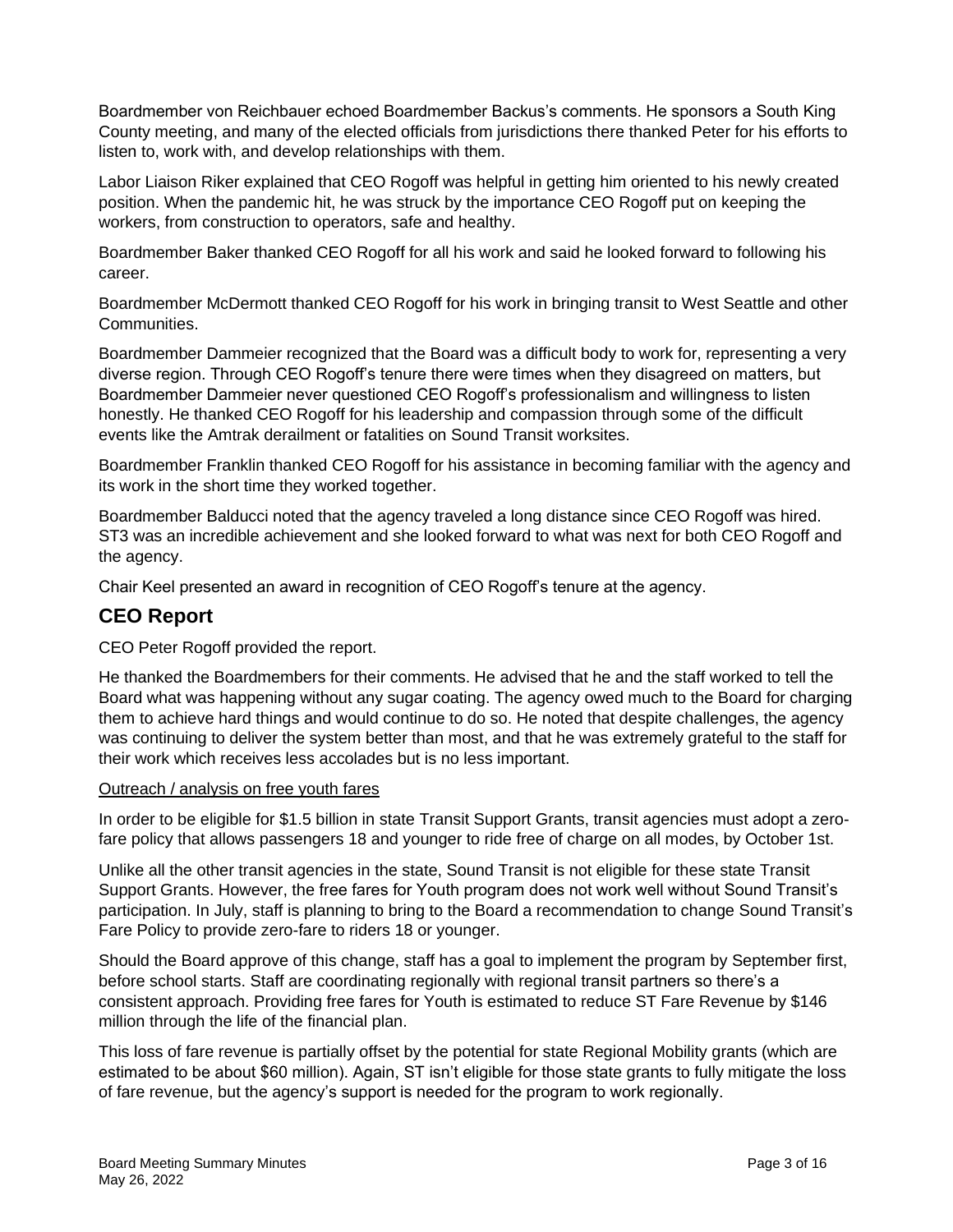Much of the detail in how the program will be implemented is still in development. However, the region has experience implementing transit pass programs for Youth and staff are hoping to use these existing partnerships to help implement this new program quickly. Improvements and refinements are expected over time and when the new virtual ORCA card is available.

The public feedback period is scheduled to start on June 1, 2022 and last for three weeks, and Mr. Rogoff encouraged everyone to provide feedback on this potential fare change. If the Board approves of the fare change, there will be a coordinated outreach effort from transit agencies, schools, and other outlets to get the word out on the new program.

#### Launch of new ORCA System

On May 16, 2022, fare collection using the upgraded ORCA system began successfully for all regional transit agencies who accept ORCA cards. Prior to the May 16 launch, Sound Transit switched out half of the vending machines and card readers at train stations to ensure riders had the new equipment available for use at launch. The replacement work will continue into early June.

In July, the new ORCA cards are expected to be available for sale, however, customers do not need a new ORCA card and can continue to use their current cards to ride transit indefinitely. Approximately 200 new retails stores will also be brought online with the start of card sales. The upgrades to ORCA continue with a smartphone tap-to-pay option being introduced in 2023.

The opening week, Sound Transit had staff in the field at Link and Sounder Stations. Joining staff were Station Agents and Fare Ambassadors. Riders were reassured they could continue to use their ORCA card and handed the Regional ORCA Transition brochure developed by ROOT marketing to answer common questions. ORCA received over 1000 emails the first day from eager riders wanting to learn about the new ORCA system. All participating ORCA agencies are working together to answer the customer emails and phone calls. As of May 18, the emails have dropped to normal daily averages.

As with any major system upgrade there were some bumps. Staff at stations assisted with reporting any issues they saw real time using mobile Microsoft Teams Chat. The real time reports had those first day bugs worked out immediately, resulting in no major impacts to riders.

#### Responsible Contracting policy

In October of last year, a request from Board members Constantine, Upthegrove, and Board Liaison Riker was made to prepare a Responsible Contracting Policy for the agency. Since that time, staff have been working to develop the policy in coordination with members of the Board, agency partners, and employees.

Mr. Rogoff reported that the policy was complete, and it will be applied to all agency contracts. Many of the provisions in the policy were in operation through existing procurement and contracting procedures, and staff were able to pull them together in one place, strengthen and memorialize them in an internal agency policy.

The policy prescribes a determination of responsibility prior to every contract award based on fair and reasonable business practices and the ability to perform. It includes verification of no unresolved violations with State of Washington Department of Labor and Industries, and an assessment of compensation at or above the prevailing or living wage. The policy promotes the right of employees to bargain collectively and prioritizes worker safety as well as opportunity for small and DBE firms among other items.

## Concrete Strike and COVID 19 Project Delays

Quantitative risk assessments and analysis of impacts of the concrete strike, weather delays, the COVID-19 pandemic, and other factors on projects are still being finalized. Staff is working diligently to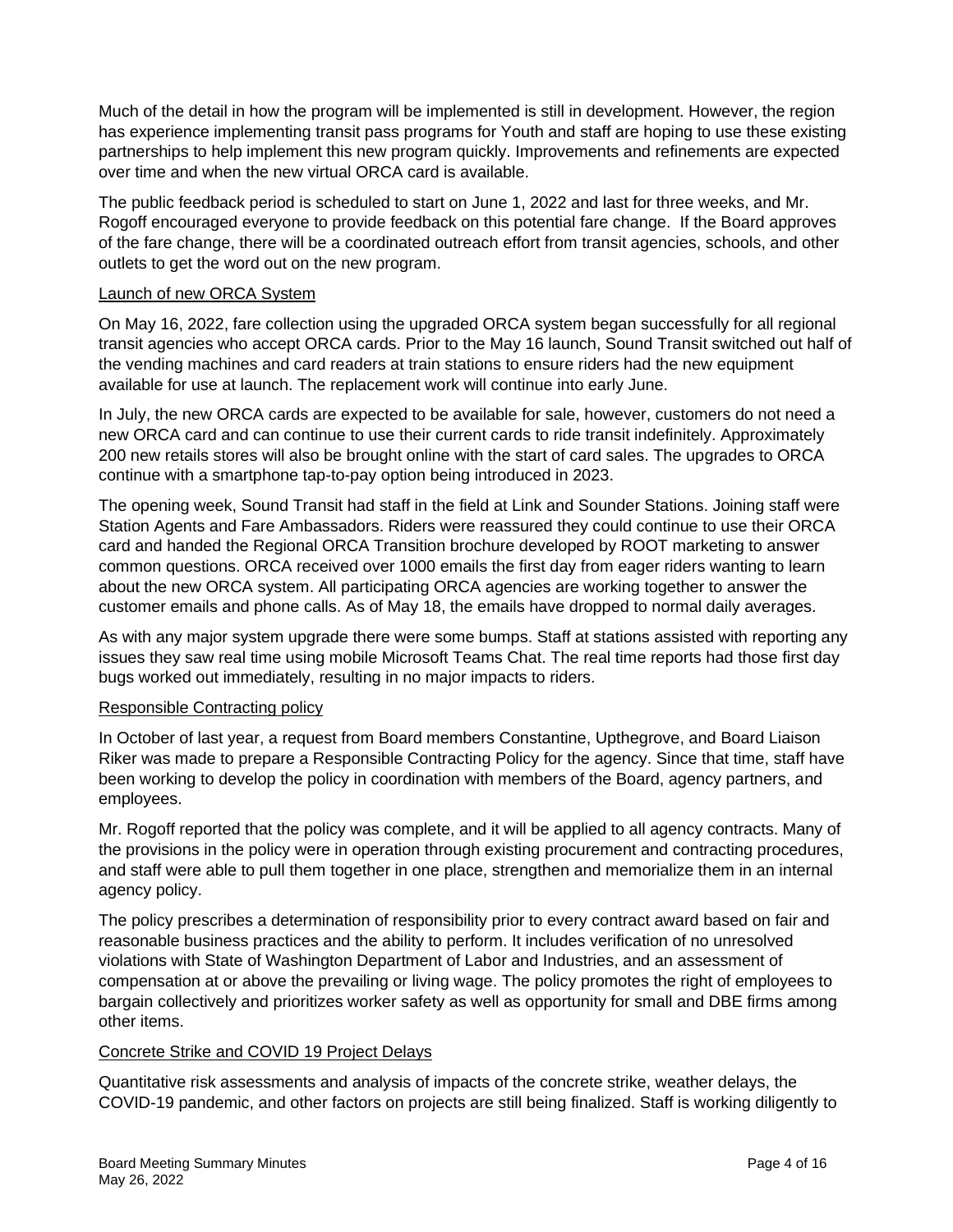finalize an initial report on these topics to bring to the Board.

## Ending emergency declaration for emergency procurements

Mr. Rogoff noted that the Board materials include a memo related to emergency procurements in response to COVID-19. In March 2020, he issued a declaration of emergency that was ratified by the Board at the March 2020 Board meeting to allow for the emergency procurements.

Sound Transit is now able to comply fully with competitive solicitation requirements for the purchase of goods and services related to the COVID-19 response, so the declaration has been rescinded. The memo includes a list of contracts authorized under the emergency declaration while it was in effect.

## External Engagement Highlights

Mr. Rogoff noted that the monthly external engagement report was sent to Board members earlier in the day.

# **Public Comment**

Chair Keel announced that the Board was accepting public comment via email and verbally through the virtual meeting platform.

The following people provided written public comment to the Board:

Eli Andrew Jon Mathison

The following people provided verbal public comment to the Board:

Katie Wilson Hester Serebrin Betty Lau Martin Westerman

# **Consent Agenda**

Voucher Certification: March 22 2022

Minutes of the March 24, 2022 Board Meeting

Minutes of the April 28, 2022 Board Meeting

Motion No. M2022-33: Authorizing the chief executive officer to execute a funding agreement with the City of Kirkland for the City of Kirkland to provide project development, environmental review, final design, and construction of the NE 85th Street Arterial Improvements in the amount of \$14,480,000 with a 10 percent contingency in the amount of \$1,448,000 for a total authorized agreement amount not to exceed \$15,928,000.

Motion No. M2022-34: Authorizing the chief executive officer to execute a two-year staffing agreement with three one-year options to extend with the National Marine Fisheries Service for staffing support to provide predictable and expedited Endangered Species Act consultations on Sound Transit projects in an amount not to exceed \$1,220,000 with a 10 percent contingency of \$122,000 for a total authorized agreement amount not to exceed \$1,342,000.

**It was moved by Boardmember Backus, seconded by Boardmember Roscoe, and approved by the unanimous vote of the 17 Board members present to approve the Consent Agenda as presented.**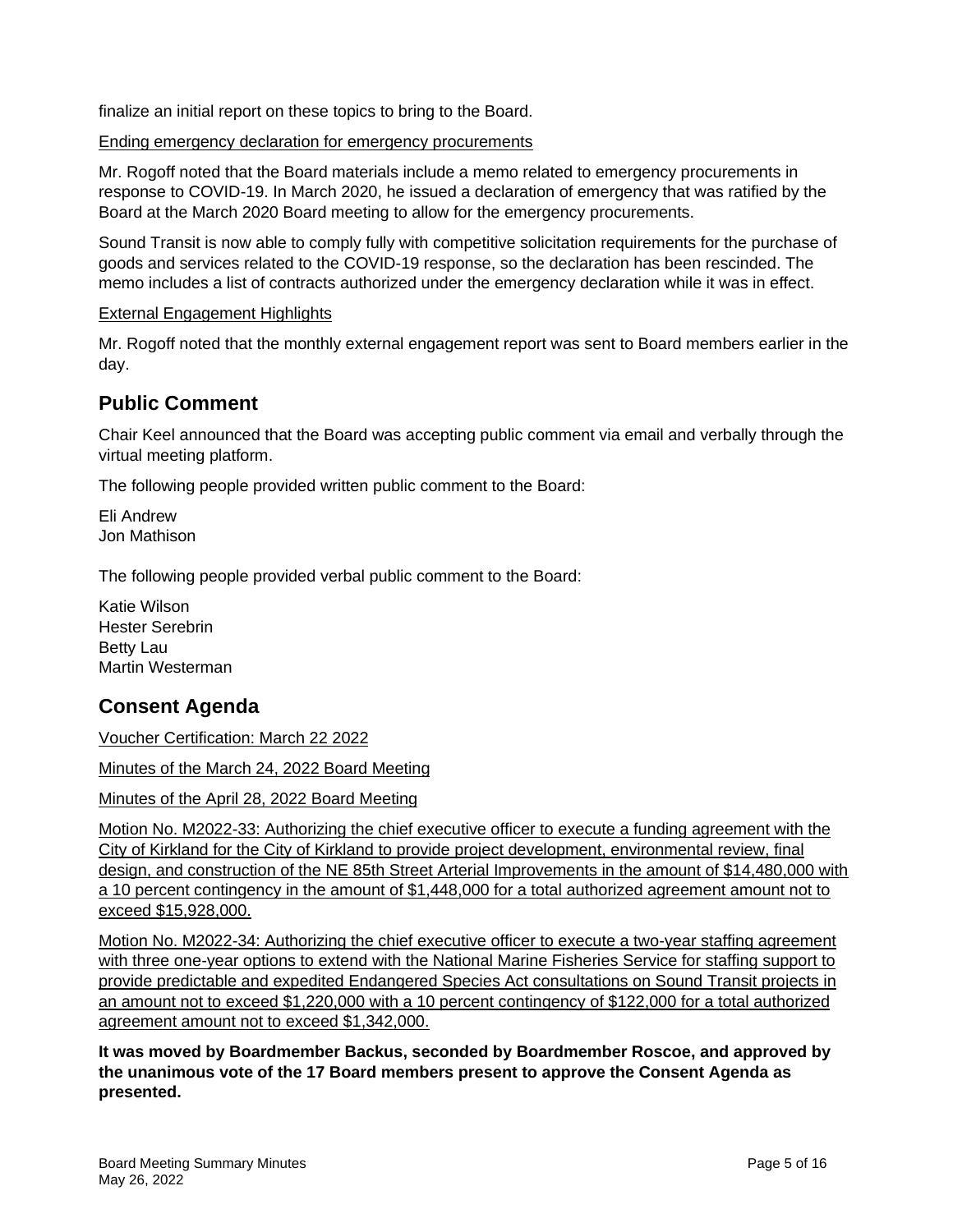# **Business items**

Resolution No. R2022-08: That (1) funding to continue the Fare Ambassador Program based on the pilot program initiated in August 2021 is approved through December 31, 2022 and (2) amending the Adopted 2022 Annual Budget to increase the Transit Operating budget by \$1,300,000 from \$440,862,228 to \$442,162,228 to account for the establishment and delivery of the Fare Ambassador Program in 2022.

Chair Keel advised that this and the following three actions were carried over from the April 28, 2022 Board of Directors meeting.

Russ Arnold, Chief Passenger Experience Officer, began the presentation on this action and the following three actions. He reviewed the upcoming actions related to fares and outlined the actions for consideration at the meeting.

Sandee Ditt, Fare Engagement Manager reviewed Resolution No. R2022-08, noting that it would allow the agency to continue the Fare Ambassador program through 2022. She also reviewed future potential program costs and noted staff would return in the following quarter to review in further detail.

She reviewed Motion No M2022-27, reducing Sound Transit ORCA Lift rates from \$1.50 to \$1.00. This would only take place on Sound Transit services. In addition, a target rate of 80 percent of those eligible ORCA Lift.

Resolution No. R2022-09 would increase the agency's administrative budget to increase promotion of reduced fare and ORCA Lift options.

Finally, Motion No. M2022-28 would extend the agency's participation in King County Metro's reduced fare program. Ms. Ditt noted that staff was not seeking additional funding for this action, because it had not yet expended the available funds.

Finally, she reviewed the plans for monitoring and reporting to the Board.

#### **It was moved by Boardmember Walker and seconded by Boardmember Prince that Resolution No. R2022-08 be approved as presented.**

Boardmember Walker advised that the Rider Experience and Operations Committee forwarded the resolution at its April meeting with a do-pass recommendation.

#### **Chair Keel called for a roll call vote.**

**Ayes Nays** Nancy Backus David Baker Claudia Balducci Bruce Dammeier Cassie Franklin Christine Frizzell Debora Juarez Joe McDermott Roger Millar Ed Prince Kim Roscoe Dave Somers Dave Upthegrove Pete von Reichbauer Kristina Walker Kent Keel

## **It was carried by the vote of 16 Boardmembers present that Resolution No. R2022-08 be approved as presented.**

Motion No. M2022-27: (1) Authorizing the chief executive officer to implement a lower, \$1.00 fare for ORCA LIFT riders on Sound Transit Services for a six-month period beginning as soon as administratively possible; (2) directing staff to conduct a public outreach process and prepare a Title VI fare equity analysis to support a possible Board decision to make this change permanent; and 3) directs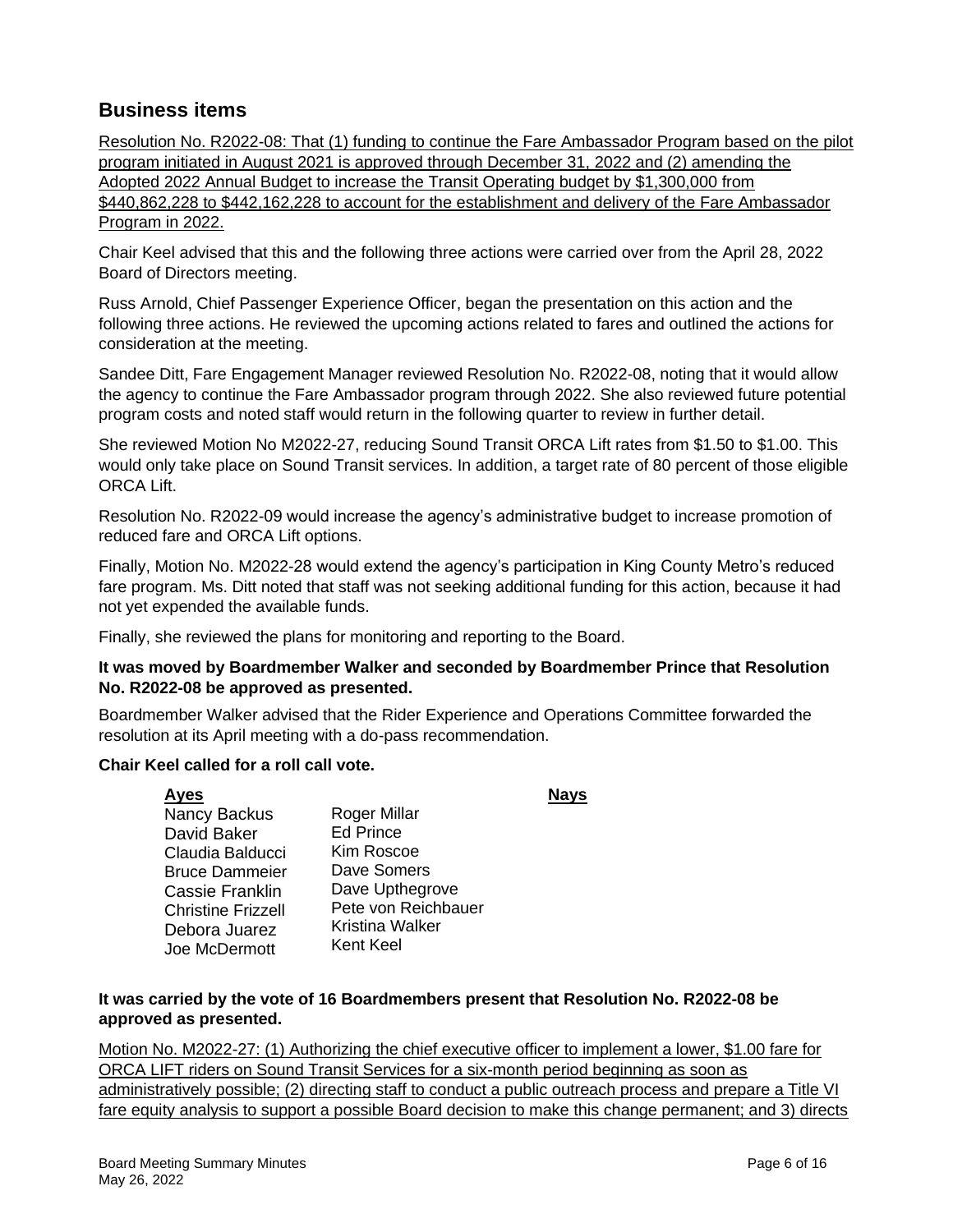staff to undertake actions to help achieve a goal of enrolling eighty percent of the likely ORCA LIFT market.

## **It was moved by Boardmember Walker and seconded by Boardmember Prince that Motion No. M2022-27 be approved as presented.**

Boardmember Walker advised that the Rider Experience and Operations Committee forwarded the resolution at its April meeting with a do-pass recommendation. The Committee was concerned about multiple fare actions being taken at once and having unclear data regarding improvements to the ORCA Lift program target.

There were additional concerns on taking up this action prior to having received analysis from the administrative agencies for ORCA Lift that would suggest lowering the fare rate and discomfort with the Title VI analysis taking place after implementation. The committee forwarded this item to the Board by majority vote, with two committee members dissenting.

Boardmember Dammeier asked why there was dissent to this action. Boardmember Roscoe advised that she as concerned that the \$1.00 fare seemed arbitrary and that a study would follow the action instead of preceding and informing it.

## **Amendment 1 to Motion No. M2022-27 was moved by Boardmember Upthegrove and seconded by Boardmember Roscoe.**

## Amendment 1 – offered by Boardmember Upthegrove

Amend Motion No. M2022-27 to refer changes to the ORCA LIFT Fare to the Regional Fares Subcommittee of the Transit Executives Mobility Partnership by amending the motion as follows and making related changes to the staff report:

(1) Directing the chief executive officer to refer to the Regional Fares Subcommittee of the Transit Executives Mobility Partnership a proposal to consider implementing changes to the ORCA LIFT fare to address affordability barriers for riders using public transportation in King, Snohomish, Pierce and Kitsap Counties and return with a proposal for the Board to consider by January 2023Authorizing the chief executive officer to (1) implement a lower, \$1.00 fare for ORCA LIFT riders on Sound Transit Services for a six-month period beginning as soon as administratively possible; (2) directing staff to conduct a public outreach process and prepare a Title VI fare equity analysis to support a possible Board decision to make this change permanent; and (3) directs staff to undertake actions to help achieve a goal of enrolling eighty percent of the likely ORCA LIFT market.

In addition, amend the staff report for Motion No. M2022-27 to change the first key feature as follows:

• This action would urge regional consideration of lowering the fare for low-income adults (ORCA LIFT) on all ORCA agencies or adopting other changes to the LIFT fare as warrantedlowers the fare for low-income adults (ORCA LIFT) on all Sound Transit services from \$1.50 to \$1.00 for a six-month period.

Finally, amend the fifth paragraph of the motion as follows:

This action would urge regional consideration of lowering the fare for low-income adults (ORCA LIFT) on all ORCA agencies or adopting other changes to the LIFT fare as warrantedlowers the fare for low-income adults (ORCA LIFT) on all Sound Transit services from \$1.50 to \$1.00 for a six-month period. The ORCA LIFT program provides discounted fares to enrolled riders with household incomes equal to or less than 200 percent of the Federal Poverty Level.

Boardmember Upthegrove advised that the motion created concerns at King County Metro. His amendment was intended to reach the same goal. The amendment would direct this matter to the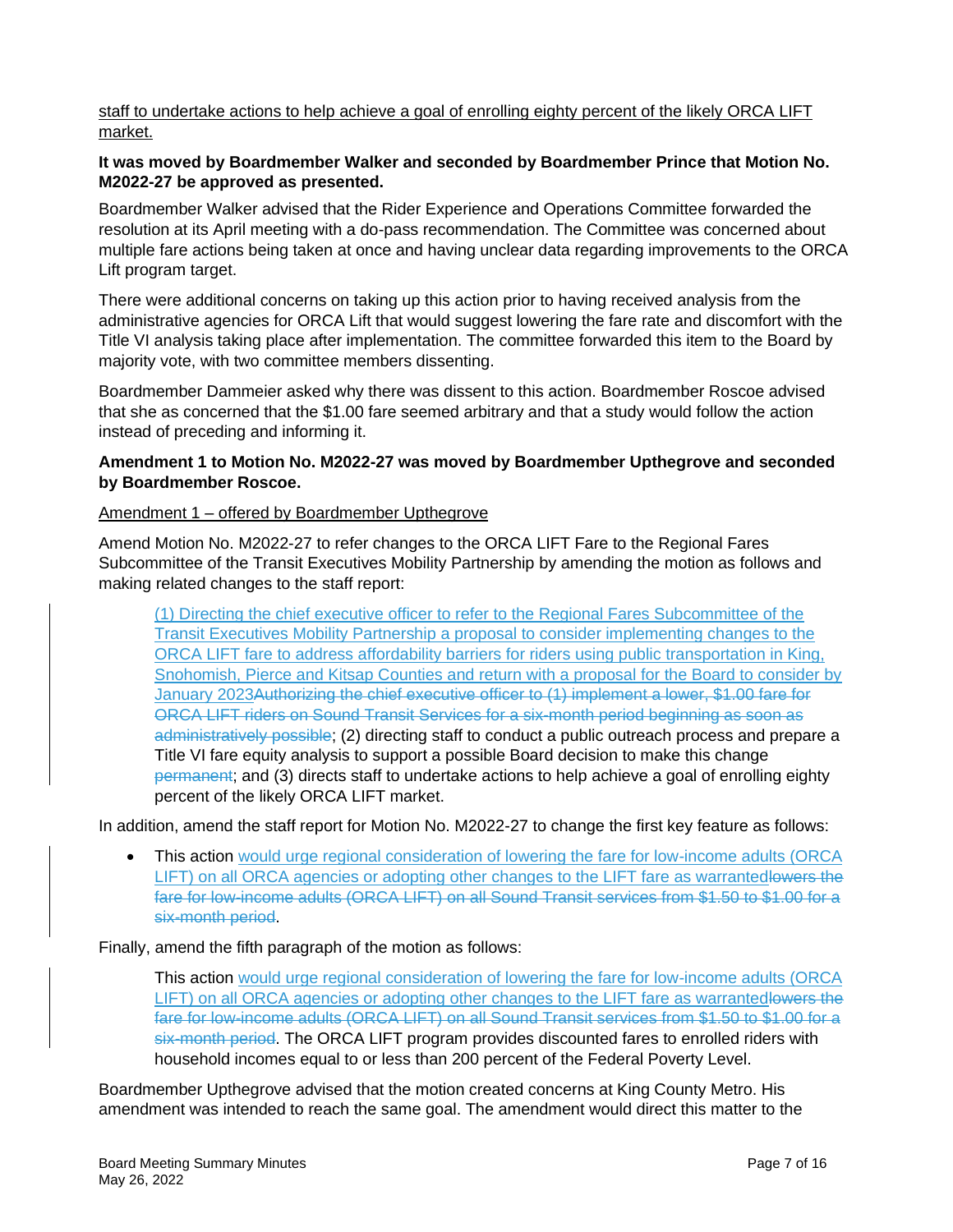regional fares subcommittee and would ask it to consider changes to regional fares by January and urge lowering fares for all ORCA users. King County Metro and other transit agencies were reworking routes to integrate with the Sound Transit system and having differing rates would be confusing to the riders.

Mr. Arnold advised that the amendment would effectively table the action and defer to agencies outside of the regional taxing district. Staff conducted outreach with many communities who voiced concerns about moving away from the current fare enforcement protocols that are educational only and the transition to fare enforcement being reimplemented.

Boardmember Upthegrove asked what the rationale was for making the change and then conducting a Title VI analysis instead of the standard approach. Mr. Arnold advised that the reasoning was to align with the Fare Engagement Policy adopted in April, in which fines and citations were reintroduced. Additionally, staff did not foresee any Title VI concerns since the action was lowering fares for people with lower incomes.

Vice Chair Somers supported moving ahead with the action without amendment, especially now that the agency was introducing enforcement again.

Chair Keel agreed with Vice Chair Somers's comments, noting that staff had already conducted community outreach, listened, and acted on their requests with this action. He also had concerns about this work going to another body where it may stall and not be implemented.

Boardmember Balducci suggested that the agency work with partners to lower the ORCA Lift fare across the region.

Boardmember Millar agreed with Boardmember Balducci that the partners should take this action together.

Boardmember Dammeier opposed the amendment because he thought it was time for the Board to take the lead in the region with this action.

Boardmember Backus asked about the detriment to passing the motion and then continuing to work with regional partners.

Boardmember Balducci voiced concern that King County Metro had not been engaged and that the Board wasn't made aware of their concerns.

Boardmember Somers advised that he would still be opposing the amendment, noting the existing incongruent fare structures,

Boardmember Roscoe advised that she and Boardmember Walker had a call with a King County staff member. She also discussed the \$1.00 fare with Sound Transit staff, and it appeared anecdotal and not informed by data.

Chair Keel advised that he would not support the amendment noting the work that staff had been asked to do by the Board and brought.

Boardmember Upthegrove advised that King County Metro was engaged in this work, but disagreed, and advocated through its representatives on the Board like him. He believed that every Boardmember wanted a lower ORCA Lift fare but had different ideas for how to reach that goal.

## **Chair Keel called for a roll call vote.**

**Ayes Nays** Claudia Balducci Dow Constantine Debora Juarez Joe McDermott

Nancy Backus David Baker Bruce Dammeier Cassie Franklin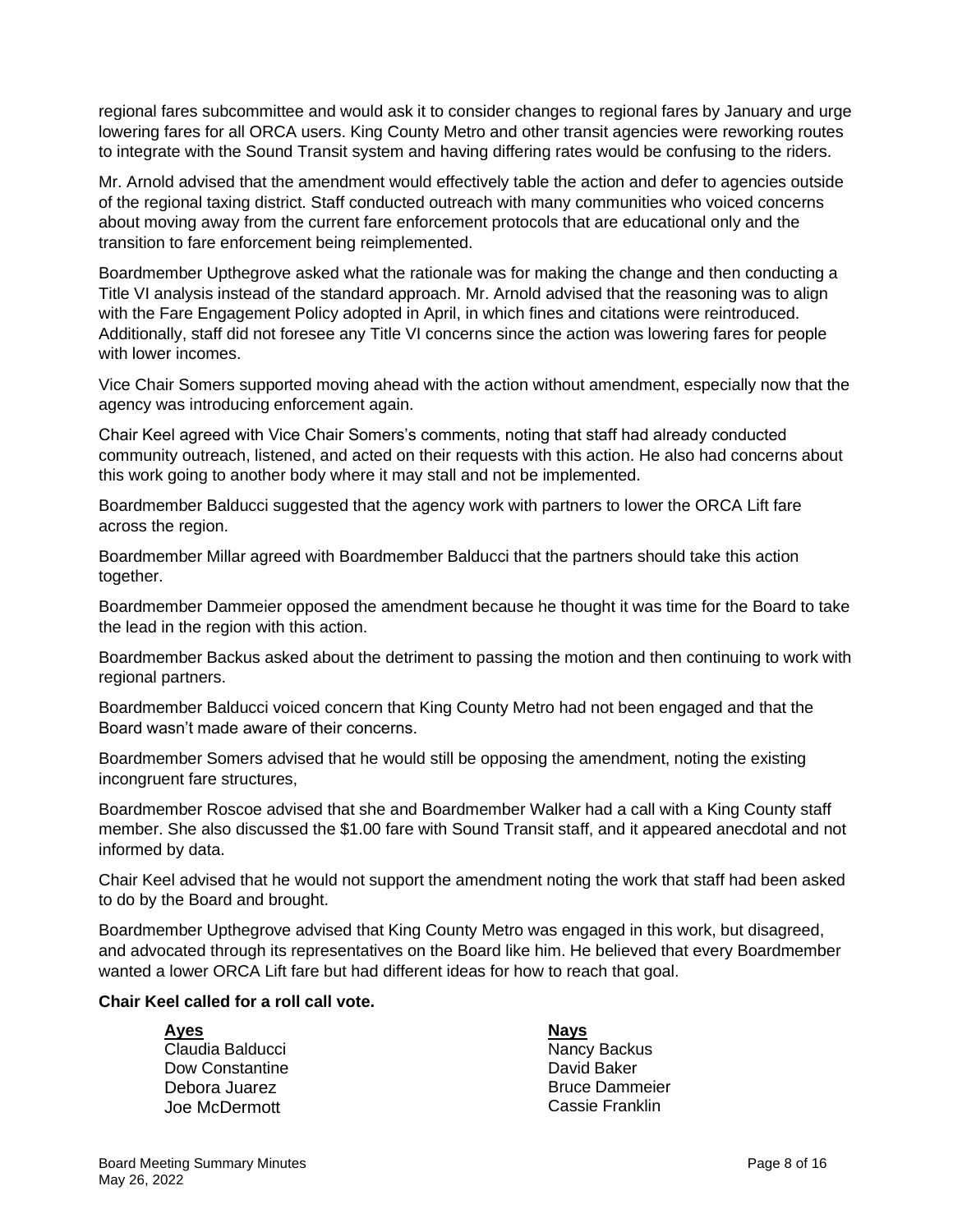Roger Millar Kim Roscoe Dave Upthegrove Kristina Walker

Christine Frizzell Ed Prince Dave Somers Pete von Reichbauer Kent Keel

#### **The amendment failed by a vote of 9 no votes to 8 aye votes.**

Chair Keel called a roll call vote on Motion No. M2022-27.

| <b>Ayes</b>               |                        | <b>Nays</b> |
|---------------------------|------------------------|-------------|
| Nancy Backus              | Ed Prince              | Claud       |
| David Baker               | Kim Roscoe             | Joe N       |
| <b>Bruce Dammeier</b>     | Dave Somers            | Dave        |
| Cassie Franklin           | Pete von Reichbauer    |             |
| <b>Christine Frizzell</b> | <b>Kristina Walker</b> |             |
| Debora Juarez             | Kent Keel              |             |
| Roger Millar              |                        |             |

Claudia Balducci Joe McDermott Dave Upthegrove

#### **It was carried by the majority vote of 13 Board members present that Motion No. M2022-27 be approved as presented, with three Board members voting in the minority.**

Resolution No. R2022-09: Amending the Adopted 2022 Annual Budget to increase the Agency Administrative Operating project budget by \$400,000 from \$124,128,011 to \$124,528,011 to account for the establishment and delivery of reduced fare program promotion in 2022 and support the goal to enroll eighty percent of the likely ORCA LIFT market.

#### **It was moved by Boardmember Walker and seconded by Boardmember Prince that Resolution No. R2022-09 be approved as presented.**

Boardmember Walker advised that the Rider Experience and Operations Committee forwarded the resolution at its April meeting with a do-pass recommendation. Boardmember Walker noted that the Board had already heard the staff presentation on this item.

Chair Keel also supported the action and noted that it required a supermajority vote.

#### **Chair Keel called for a roll call vote.**

| Ayes                      |                     | <b>Nays</b> |
|---------------------------|---------------------|-------------|
| Nancy Backus              | Roger Millar        |             |
| David Baker               | <b>Ed Prince</b>    |             |
| Claudia Balducci          | Kim Roscoe          |             |
| Bruce Dammeier            | Dave Somers         |             |
| Cassie Franklin           | Dave Upthegrove     |             |
| <b>Christine Frizzell</b> | Pete von Reichbauer |             |
| Debora Juarez             | Kristina Walker     |             |
| Joe McDermott             | <b>Kent Keel</b>    |             |
|                           |                     |             |

**It was carried by the unanimous vote of 16 Board members present that Resolution No. R2022-09 be approved as presented.**

Motion No. M2022-28: Authorizing the chief executive officer to (1) modify an agreement with King County to extend Sound Transit's participation in a reduced fare program managed and administered by King County to support no to low-income riders in King, Snohomish and Pierce counties until the end of 2024, or until a permanent program is approved, and (2) execute further modifications to the agreement with King County that do not change the term or the original amount of the agreement.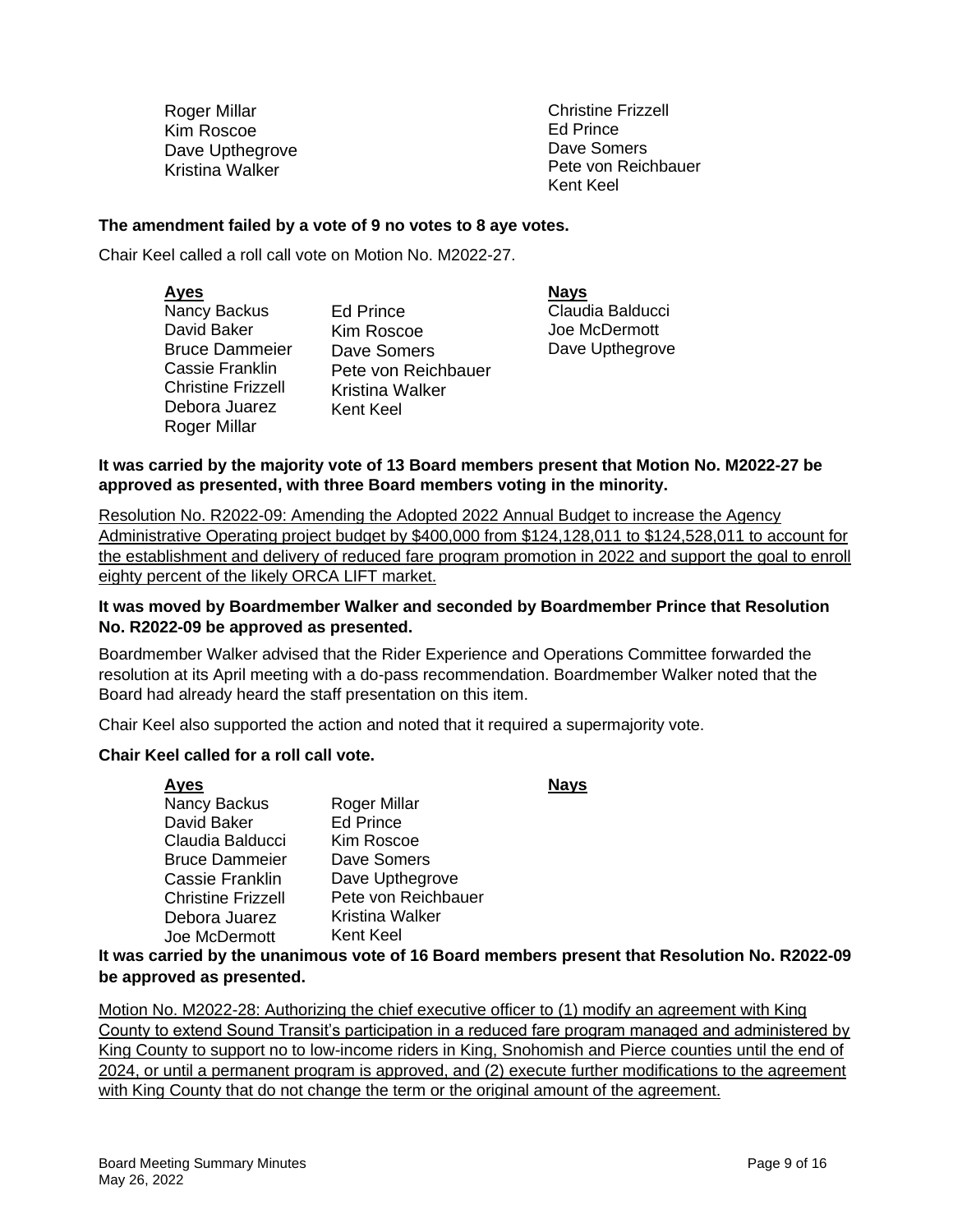## **It was moved by Boardmember Walker and seconded by Boardmember Prince that Motion No. M2022-28 be approved as presented.**

Boardmember Walker advised that the Rider Experience and Operations Committee forwarded the resolution at its April meeting with a do-pass recommendation. A key component of the Comprehensive Fares Strategy and Equitable Fare Compliance efforts is increasing participation in all reduced fare programs to ensure that everyone who needs fare media can get access to it.

This action would amend the 2022 Budget for Reduce Fare Program Communications and Marketing and fund the communications program by \$400,000 to achieve annual goals.

Chair Keel advised that he supported the action.

#### **Chair Keel called for a roll call vote.**

**Ayes Nays** Nancy Backus David Baker Claudia Balducci Dow Constantine Bruce Dammeier Cassie Franklin Christine Frizzell Debora Juarez Joe McDermott Roger Millar Ed Prince Kim Roscoe Dave Somers Dave Upthegrove Pete von Reichbauer Kristina Walker Kent Keel

**It was carried by the unanimous vote of 17 Boardmembers present that Motion No. M2022-28 be approved as presented.**

Motion No. M2022-35: Authorizing legal action to obtain a refund from the Washington State Department of Licensing of collection fee overpayments.

Desmond Brown, General Counsel, provided the staff report. This action would authorize the agency to initiate litigation against the Washington State Department of Licensing to obtain a refund of the costs of collecting the agency's excise tax. This amount was incorrectly recorded in legislation requiring an extreme overpayment in collection fees, which has now been remedied in the last legislative session.

This action would be necessary to obtain a refund as there is no mechanism for the Washington State Department of Transportation to initiate the refund.

#### **It was moved by Boardmember Backus and seconded by Boardmember Frizzell that Motion No. M2022-35 be approved as presented.**

Boardmember Dammeier asked if it was necessary to hire outside counsel for this if the state was unlikely to contest the lawsuit. Mr. Brown advised that the agency's legal staff was not set up to conduct some of the work that this filing required and was otherwise engaged in other activities.

## **Chair Keel called for a roll call vote.**

- Nancy Backus David Baker Claudia Balducci Dow Constantine Bruce Dammeier Cassie Franklin Christine Frizzell
- Joe McDermott Ed Prince Kim Roscoe Dave Somers Dave Upthegrove Pete von Reichbauer Kristina Walker

**Ayes Abstain** Roger Millar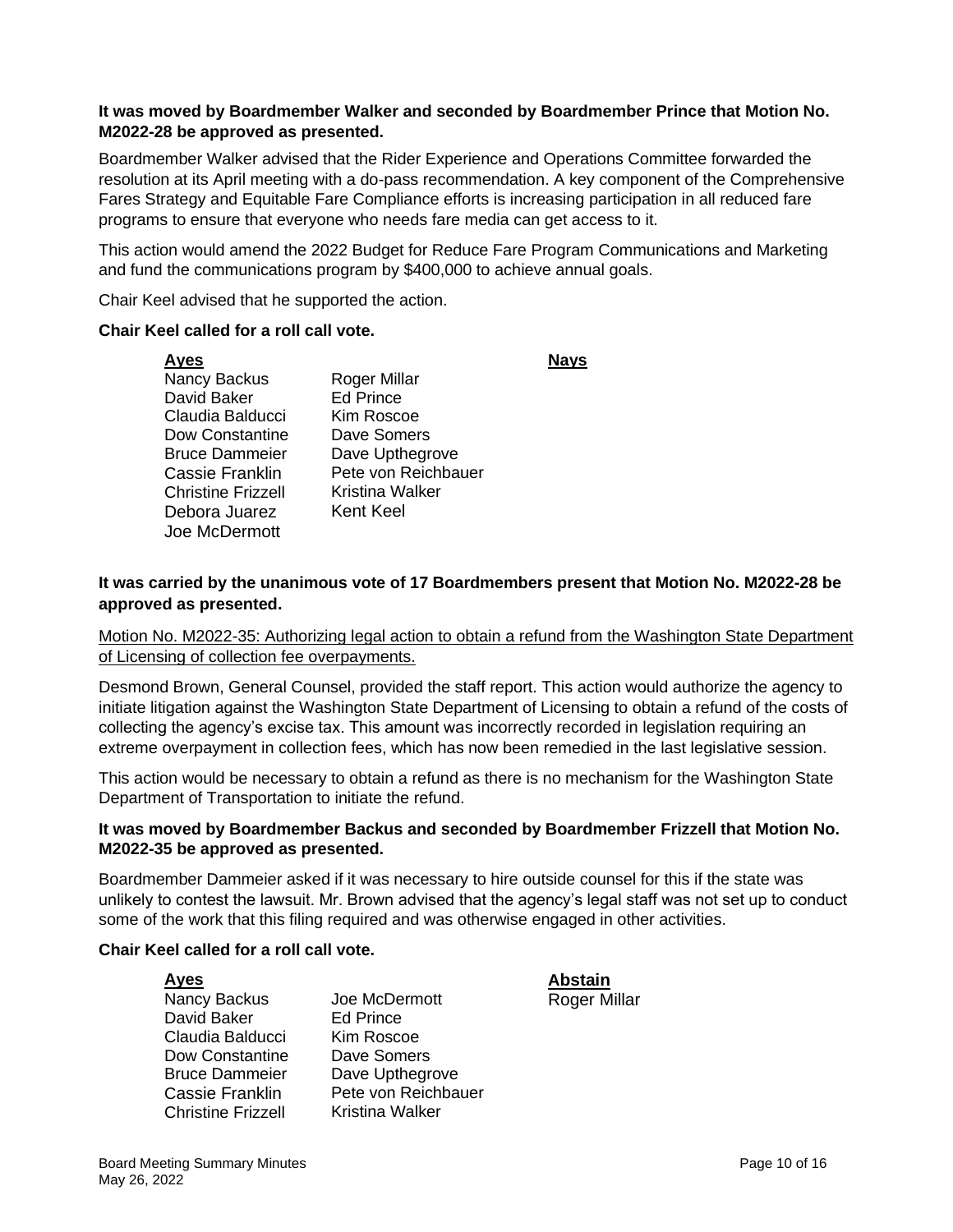Debora Juarez Kent Keel

## **It was carried by the unanimous vote of 16 Board members present that Motion No. M2022-35 be approved as presented, with one abstention.**

Resolution No. R2022-12: Amending the Adopted 2022 Budget to create the Series 3 Light Rail Vehicle project by (a) establishing an authorized project allocation in the amount of \$33,000,000 and (b) establishing a 2022 annual project budget of \$1,263,000.

## **It was moved by Boardmember Balducci and seconded by Boardmember Roscoe that Resolution No. R2022-12 be approved as presented.**

Boardmember Balducci advised that the System Expansion Committee forwarded the resolution at its May meeting with a do-pass recommendation. This action would amend the Adopted 2022 Budget to establish Series 3 Light Rail Vehicle (LRV) project, which will begin the work necessary to buy LRVs necessary to support expanded Link operations to two infill stations (Graham and Boeing Access Road), the Tacoma Dome Link Extension, and the West Seattle Link Extension.

The resolution before the Board today would establish a project allocation of \$33 million, and a 2022 annual budget amendment in the amount of \$1.263 million. The project allocation is sufficient to fund the project development phase and includes capacity in the construction services phase for design and inspection oversight support through delivery of approximately 100 LRVs over a ten-year period.

Following today's action, staff will begin securing an engineering and project management consultant, and return to us later this fall for consideration to award that contract. The project with a specific number of Series 3 LRVs to be purchased will be baselined in late 2024 or 2025.

Boardmember Keel asked if the car builder was the same who was making the Hilltop Tacoma Link Extension cars. Ron Lewis, Executive Director of Design, Engineering, and Construction Management, advised that the action would fund further study for the vehicles but would not identify a builder.

#### **Chair Keel called for a roll call vote.**

**Ayes Nays** Nancy Backus David Baker Claudia Balducci Dow Constantine Bruce Dammeier Cassie Franklin Christine Frizzell Debora Juarez Joe McDermott Roger Millar Ed Prince Kim Roscoe Dave Somers Dave Upthegrove Pete von Reichbauer Kristina Walker Kent Keel

## **It was carried by the unanimous vote of the 17 Board members present that Resolution No. R2022-12 be approved as presented.**

Resolution No. R2022-13: Authorizing the chief executive officer to acquire or lease certain real property interests, including acquisition by condemnation to the extent authorized by law, and to reimburse eligible relocation and reestablishment expenses incurred by affected owners and tenants as necessary for the Bus Rapid Transit I-405 project.

**It was moved by Boardmember Balducci and seconded by Boardmember Roscoe that Resolution No. R2022-13 be approved as presented.**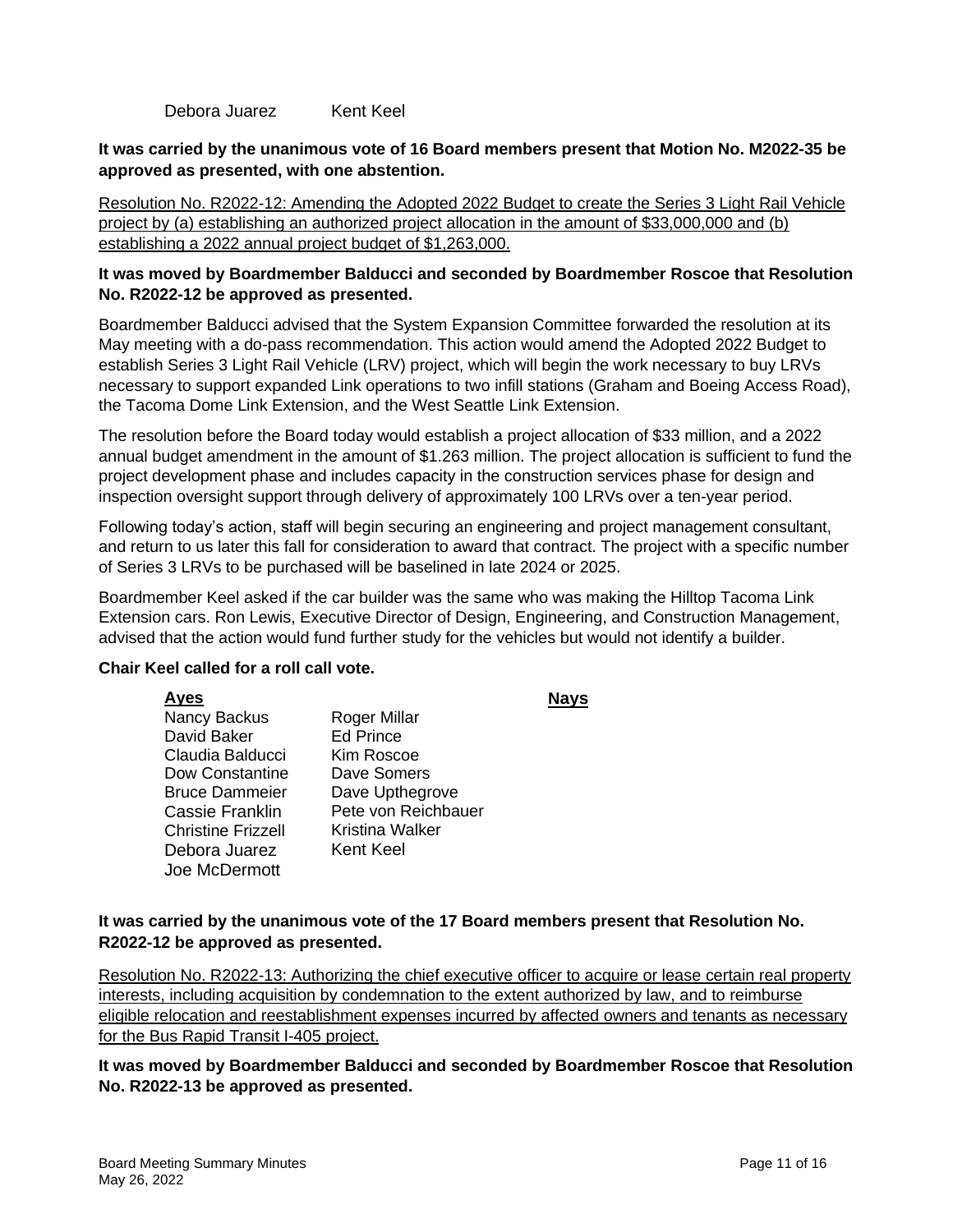Boardmember Balducci advised that the System Expansion Committee forwarded the resolution at its May meeting with a do-pass recommendation. This resolution authorizes the acquisition of property rights from 13 properties for the Federal Way Link Extension project primarily for roadway mitigation and improvements required by the cities of Kent and Federal Way. These will be temporary construction easements and permanent right of way and sidewalk improvements.

Boardmember Dammeier asked if there were any homes or displaced due to any of these resolutions. Faith Roland, Director of Real Property advised that this action would not displace or relocate any homes or businesses.

Resolution No. R2022-14 would potentially purchase and displace two residential properties in Seattle and two commercial properties in Kenmore. Staff would work with the owners of those properties.

Resolution No. R2022-15 would potentially relocate one business if a cure was not possible.

#### **Chair Keel called for a roll call vote.**

| <u>Ayes</u>               |                     |  |
|---------------------------|---------------------|--|
| Nancy Backus              | Roger Millar        |  |
| David Baker               | <b>Ed Prince</b>    |  |
| Claudia Balducci          | Kim Roscoe          |  |
| Dow Constantine           | Dave Somers         |  |
| <b>Bruce Dammeier</b>     | Dave Upthegrove     |  |
| Cassie Franklin           | Pete von Reichbauer |  |
| <b>Christine Frizzell</b> | Kristina Walker     |  |
| Debora Juarez             | Kent Keel           |  |
| Joe McDermott             |                     |  |

## **It was carried by the unanimous vote of the 15 Board members present that Resolution No. R2022-13 be approved as presented.**

Resolution No. R2022-14: Authorizing the chief executive officer to acquire or lease certain real property interests, including acquisition by condemnation to the extent authorized by law, and to reimburse eligible relocation and reestablishment expenses incurred by affected owners and tenants as necessary for the Bus Rapid Transit SR 522 project.

## **It was moved by Boardmember Balducci and seconded by Boardmember Baker that Resolution No. R2022-14 be approved as presented.**

Boardmember Balducci advised that the System Expansion Committee forwarded the resolution at its May meeting with a do-pass recommendation. This resolution authorizes the acquisition of property rights from 17 properties within the I-405 Stride project area, located in Bellevue, Burien, and Renton. These include 17 Temporary Construction Easements, two permanent easements and no full acquisitions and no anticipated relocations.

#### **Chair Keel called for a roll call vote.**

| Ayes                  |                        | Navs |
|-----------------------|------------------------|------|
| Nancy Backus          | Joe McDermott          |      |
| David Baker           | Roger Millar           |      |
| Claudia Balducci      | <b>Ed Prince</b>       |      |
| Dow Constantine       | Kim Roscoe             |      |
| <b>Bruce Dammeier</b> | Dave Somers            |      |
| Cassie Franklin       | Dave Upthegrove        |      |
| Christine Frizzell    | <b>Kristina Walker</b> |      |
| Debora Juarez         | <b>Kent Keel</b>       |      |
|                       |                        |      |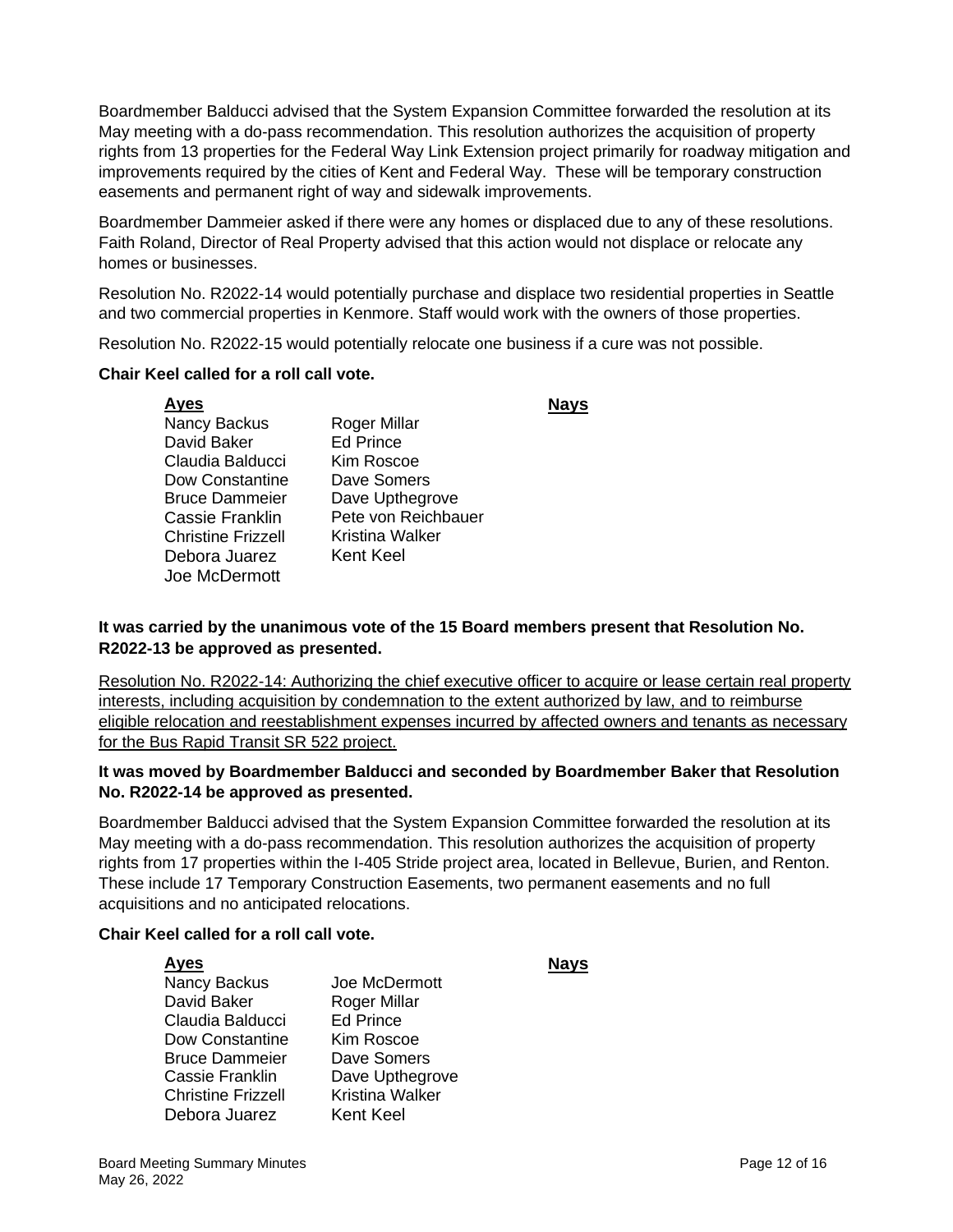## **It was carried by the unanimous vote of the 16 Board members that Resolution No. R2022-14 be approved as presented.**

Resolution No. R2022-15: Authorizing the chief executive officer to acquire or lease certain real property interests, including acquisition by condemnation to the extent authorized by law, and to reimburse eligible relocation and re-establishment expenses incurred by affected owners and tenants as necessary for the Federal Way Link Extension project.

#### **It was moved by Boardmember Balducci and seconded by Boardmember Baker that Resolution No. R2022-15 be approved as presented.**

Boardmember Balducci advised that the System Expansion Committee reviewed this resolution at its May meeting and forwarded it with a do pass recommendation.

This resolution authorizes acquisition of property rights from 27 properties within the SR522 Stride BRT project area, located in Seattle, Shoreline, Lake Forest Park and Kenmore. These include permanent easements, temporary construction easements and 4 that are full acquisitions. There is a potential for up to four relocations.

#### **Chair Keel called for a roll call vote.**

| <b>Ayes</b>               |                     |  |
|---------------------------|---------------------|--|
| Nancy Backus              | Joe McDermott       |  |
| David Baker               | Roger Millar        |  |
| Claudia Balducci          | Kim Roscoe          |  |
| Dow Constantine           | Dave Somers         |  |
| <b>Bruce Dammeier</b>     | Dave Upthegrove     |  |
| Cassie Franklin           | Pete von Reichbauer |  |
| <b>Christine Frizzell</b> | Kristina Walker     |  |
| Debora Juarez             | <b>Kent Keel</b>    |  |
|                           |                     |  |

#### **It was carried by the unanimous vote of the 16 Board members present that Resolution No. R2022-15 be approved as presented.**

Motion No. M2022-36: (1) Temporarily suspending the Board's rules to (a) remove the limitation that only 25 percent of Board members may participate in a Board meeting, committee meeting or subcommittee meeting via phone or video conference and (b) remove the limitation that participation via phone or video be reserved for extraordinary circumstances and allow any Board member to attend a Board, committee or subcommittee meeting via phone or video if desired, effective June 1, 2022 and remaining in place until the Board adopts updated rules, or September 30, 2022, whichever takes place first, (2) setting the Ruth Fisher Boardroom at Union Station in Seattle, WA as the physical location for Sound Transit Board, committee and subcommittee meetings, and (3) superseding Motion No. M2020- 23.

Chair Keel reported that he is aware of an ongoing desire from the Board to be able to participate virtually in Board meetings. Governor Inslee rescinded the executive order requiring virtual meetings effective June 1. Under the current state law, Sound Transit will be required to have an in-person location for Board and Committee meetings starting in June.

Returning to in-person meetings was discussed at the May 5 Executive Committee meeting, followed by a robust discussion.

Board members have noted that virtual meetings provide convenience, allow members to avoid traveling long distances, and enable members to attend both Sound Transit meetings and meetings in their own jurisdictions. Having a virtual participation option has also allowed for excellent attendance and Board engagement to keep critical work moving forward.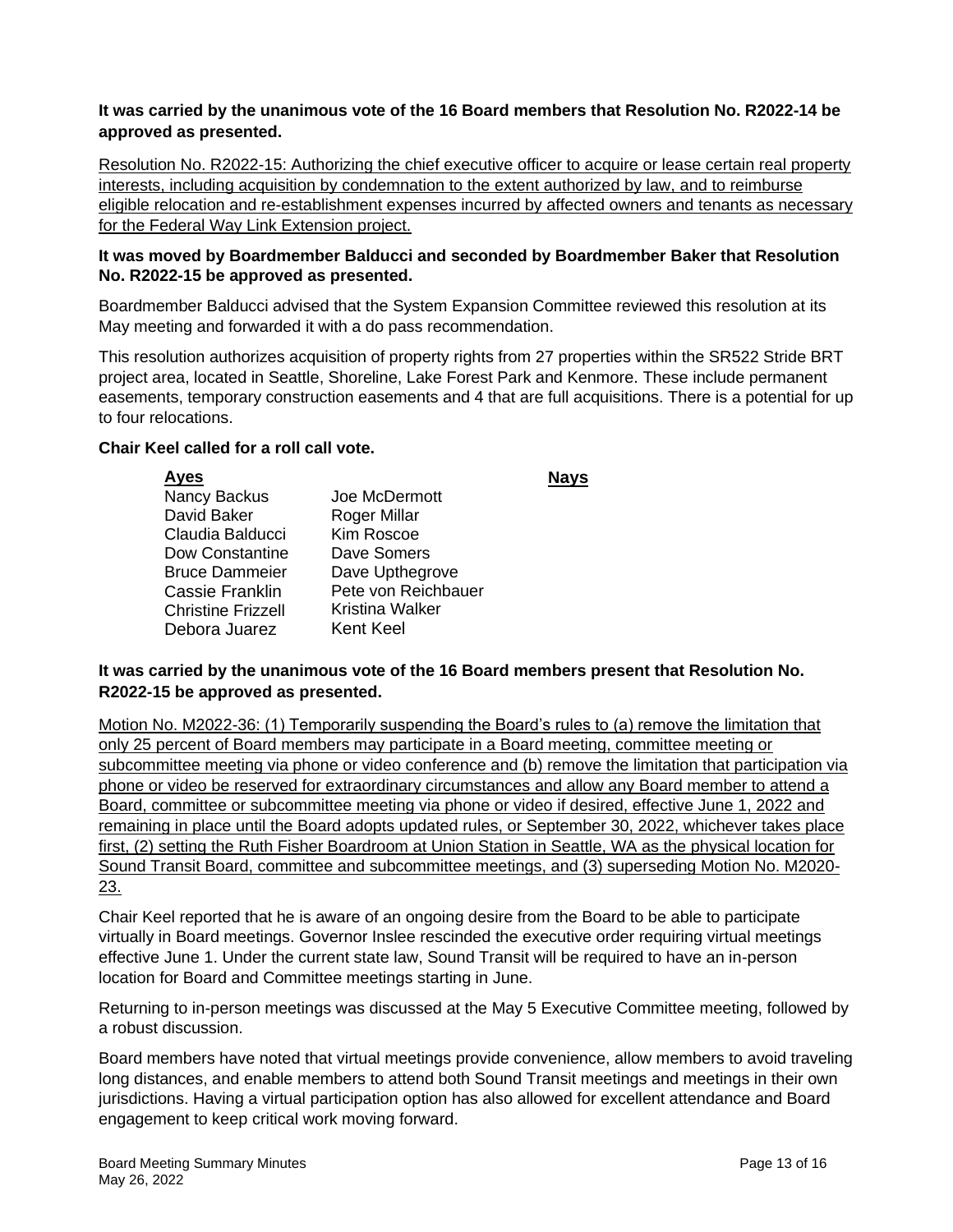Today's action would temporarily suspend the Board's rules to give Board members the ability to participate in meetings virtually if they chose. Members of the public will also be able to continue to view meetings through the virtual meeting platform.

Starting in June, Board members and the public would have the option, but would not be required, to attend meetings in person in the Ruth Fisher Boardroom. Members of the public will also be able to continue provide public comment in the virtual meeting platform but could also chose to submit comments in writing or in person in the Ruth Fisher Boardroom.

The action would suspend the rules through September to allow the Board to review options to update the Board rules based on how the discussion continues for meetings in the future. The action would also supersede the action taken at the beginning of the pandemic related to virtual participation and comment which is now outdated.

## **It was moved by Boardmember Backus and seconded by Boardmember Somers that Motion No. M2022-36 be approved as presented.**

## **Chair Keel called for a roll call vote.**

|                     | Navs |
|---------------------|------|
| Roger Millar        |      |
| <b>Ed Prince</b>    |      |
| Kim Roscoe          |      |
| Dave Somers         |      |
| Dave Upthegrove     |      |
| Pete von Reichbauer |      |
| Kristina Walker     |      |
| <b>Kent Keel</b>    |      |
|                     |      |
|                     |      |

## **It was carried by the unanimous vote of the 17 Board members present that Resolution No. R2022-15 be approved as presented.**

Boardmember Dammeier advised that this action was useful, but he suggested that the Board meet in person with some degree of frequency.

Chair Keel agreed and advised that in discussions about the future of the Board's rules, he would suggest something to require in person participation for certain meetings.

# **Reports to the Board**

## Annual Program Review

In the August 2021 Realignment resolution, the Board directed staff to prepare this report to describe shifts in financial capacity and readiness of projects. This is the inaugural edition of the report that the Board will receive annually each spring. Chair Keel commented that he hoped the Board will find this report useful and informative for upcoming decisions - both programmatically and on individual projects – the Board will be asked to make.

Kimberly Farley, Deputy Chief Executive Officer advised that staff would present a high-level overview of the Annual Program Report, which would be presented annually going forward. The realignment resolution's clearly stated goal was to close the affordability gap in the agency's system expansion projects. Four projects had an affordability gap.

The key takeaway from the report was that the agency's program remained affordable on the affordable schedule, while the target schedule remained unaffordable.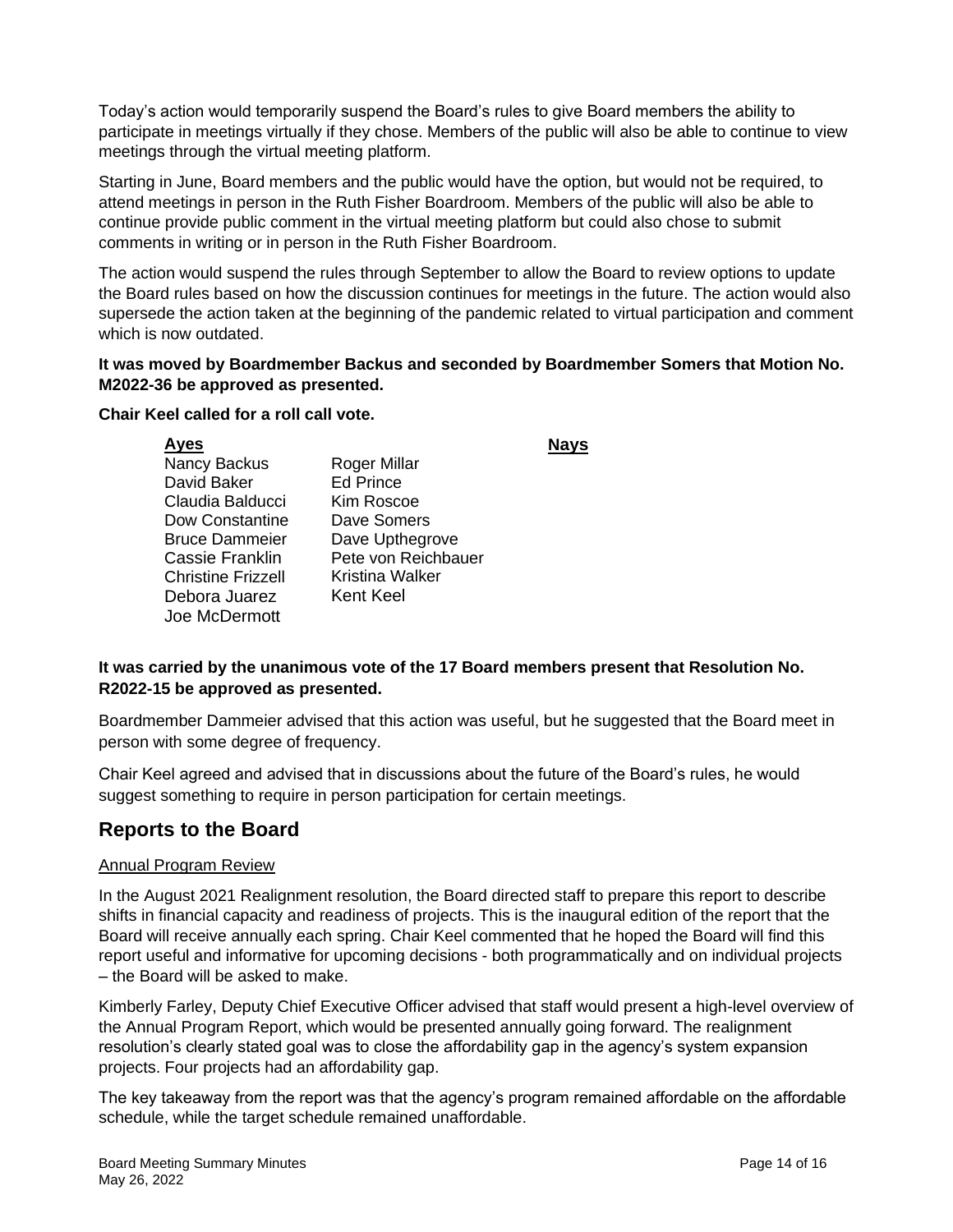Eric Beckman, Acting Executive Director of the Portfolio Service Office, reviewed the external pressures key takeaways. Increasing cost pressures impacted the program and cause overall financial risk. The main impacts are labor and materials cost inflation, strained construction industry and supply chain disruption, rising property costs, and increasing operating costs. Mr. Beckman outlined agency milestones for project readiness and stressed that staff is working hard to keep projects in a state of readiness, but the cost pressures are only increasing causing projects to remain on the affordable schedule.

Ryan Fisher, Deputy Executive Director of Financial Planning, Analysis, and Budget outlined the key financial capacity takeaways. The program was more expensive due to inflation, higher operating costs, and lower projected fare revenue. Inflation was expected to impact the financial plan in its next update in the fall. He reviewed the key assumptions factored into the Long Range Financial Plan and provided two visual representations of the agency's available debt capacity. The period in which the agency was approaching its debt capacity limit increased from five years to seven years in the updated plan, indicating increased risk to the program's affordability.

Ms. Farley identified next steps which included publishing a realignment performance dashboard in June and the first Biannual Cost Drivers Report at the June System Expansion Committee meeting. Staff would work with the Board's independent consultant, Dave Peters, to refine the report in the coming year.

Chair Keel introduced Dave Peters, the independent consultant for the work. Mr. Peters explained that in general the Annual Program Review addressed the Board's realignment resolution well. Risk mitigation strategies were identified, however prioritized follow-up actions and responsibilities would be key for success.

Program-wide concerns included permitting issues, real estate and property acquisitions, which staff are aware of. Mr. Peters recommended early engagement, higher-level involvement, use of model agreements, and providing additional staffing to outside agencies. He continued that developing standard drawings and specs for projects would be important to reduce costs. Operations was stretched thin for testing, commissioning, and safety certification. Pre-purchasing equipment contacts could overcome late delivery of long lead time materials, which will likely remain a difficulty throughout the life of the program.

In addition, the program included extensive parking garages built on the agency's account, however private developers routinely built these structures at less cost. Leased parking could free up financial capacity, and staff who have specialized transit expertise are underutilized working on parking.

Risks were recognized at the project level, but a number of the risks were at the program or agency level. As a result, project teams could do little to mitigate the risks. Mr. Peters suggested elevating the risk identification and mitigation to the agency level.

Boardmember Balducci advised that this was beginning to look like what she envisioned in drafting the Board's realignment action, commenting that it was a great start.

Boardmember Constantine was interested in Mr. Peters' observation that large international contractors were not involved in regional projects, and if there were avenues to increase competition for Sound Transit projects.

Boardmember Dammeier agreed with Boardmember Balducci's statement. He asked why Everett Link Extension's affordability gap shrank. Mr. Fisher advised that the subarea numbers were reconfigured to include inflation in the area and some other factors and that caused the Everett Link revenues to increase.